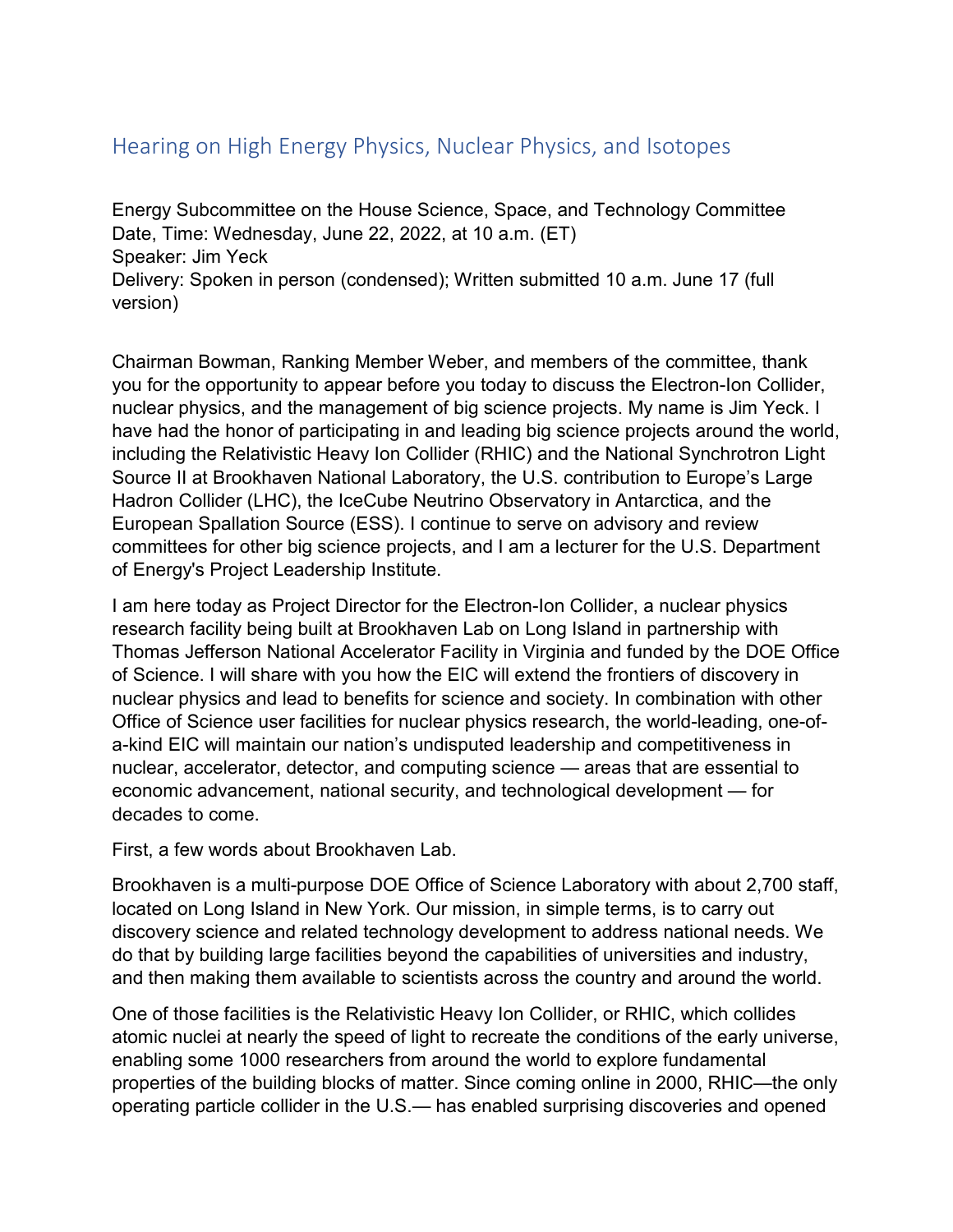new areas of inquiry about nuclear matter—including discovering and characterizing a remarkable form of matter known as quark-gluon plasma and exploring the sources of proton spin. Over the next several years, RHIC will transition to the Electron-Ion Collider, the focus of my discussion today.

The EIC is a unique facility that will enable a new era of compelling science, expanding our knowledge of the inner workings of the atoms that make up nearly all visible matter in the universe. That's everything from galaxies and planets to the building we are in  $$ and even you and me.

Today, all our technologies and much of our economy depend on what we learned in the last century about the atom — the positively charged nucleus and negatively charged electrons orbiting it. Those experiments revealed exquisite details of how electrons behave collectively, and ultimately led to the development of batteries, semiconductors, smart materials, all electronics, and more.

With an EIC, we will be able to look *inside* the nucleus to image its constituents, the quarks and gluons. The gluons are the particles that provide the "glue" that holds together the protons and neutrons of atomic nuclei while the quarks make up those particles. EIC experiments will reveal unprecedented insights into the collective behavior of gluons and the strong nuclear force — which creates the visible matter in the universe. We'll learn, for example, how the strong force drives interactions among completely massless gluons and nearly massless quarks to build up the mass, structure, and properties of visible matter.

Like the discoveries about the collective behavior of electrons in the last century, new discoveries about gluon interactions and the strong force will deepen our understanding of the world around us. And that understanding could potentially lead to the technologies of tomorrow.

This is a challenging field of science, with complex technological requirements. That's why it attracts the interest and efforts of thousands of the best and brightest scientists from around the world. Their contributions will extend the frontiers of discovery in nuclear physics while simultaneously sparking technological advances for science and society — in computing, electronics, energy, and medicine.

To give you some specific examples, the particle beam and detector technologies we are developing to explore the inner workings of atoms at the EIC could also lead to the next generation of:

• innovative accelerators for making and testing computer chips, killing cancer cells, and designing drugs, vaccines, and new materials for electronics;

Also:

- new isotopes for diagnosing and treating disease;
- detector technologies for medicine and national security;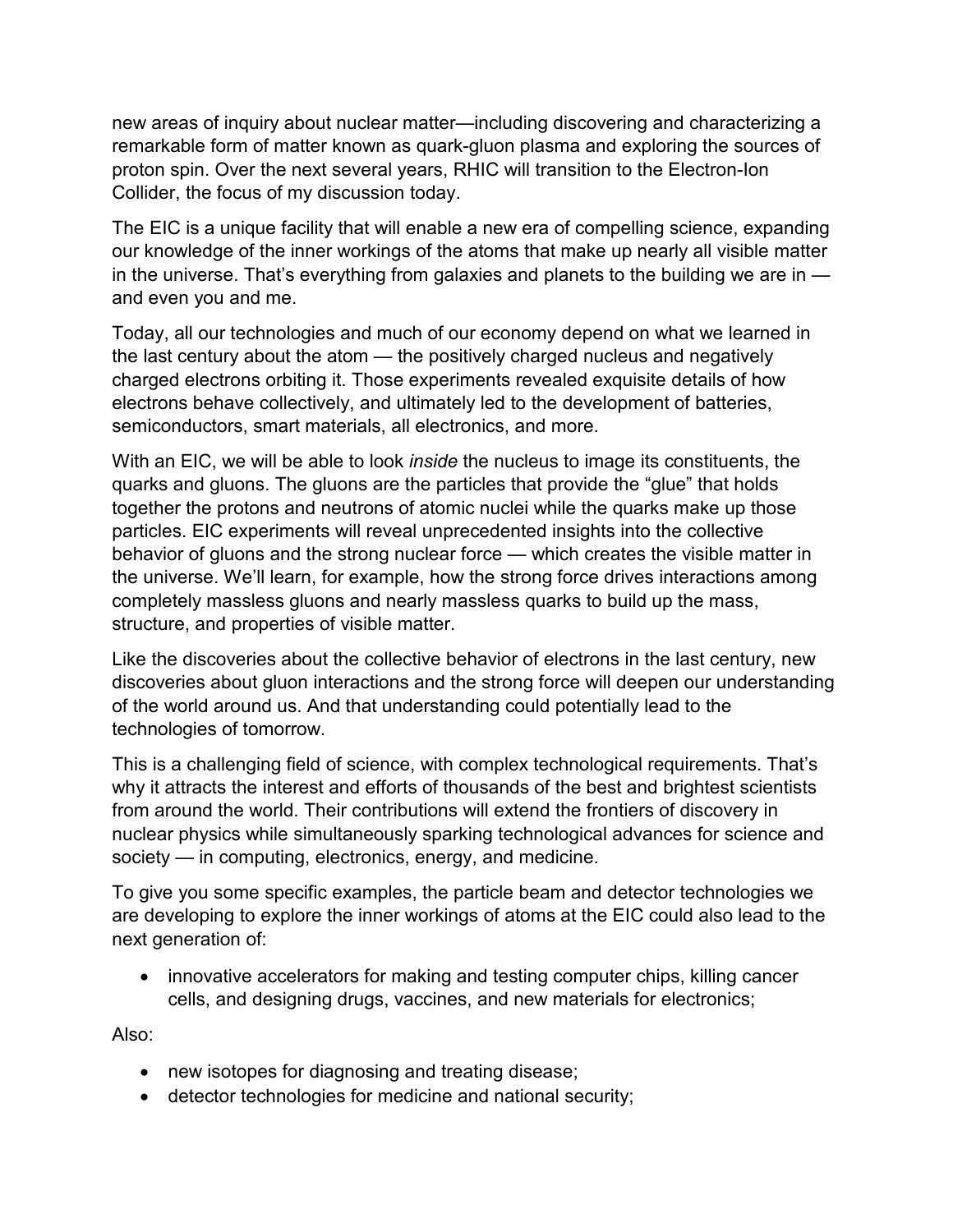- research relevant to protecting future astronauts and their electronics from harmful space radiation;
- and advances in exascale computing, data storage, distribution and data analysis that can be applied to modeling climate change, global pandemics, and even financial markets.

Planning for the EIC has been underway for more than two decades. The nuclear science community, through its most recent long-range planning activity, identified the EIC as the next major facility for the field. Then, through an extensive review process, the National Academies of Sciences, Engineering, and Medicine considered the scientific promise of the EIC and found it to be compelling and worthy of investment. These significant studies and assessments have laid the groundwork for moving ahead with the EIC with the backing of the entire nuclear science community.

The field of nuclear physics has a strong track record of delivering on the goals laid out through this careful planning process — and for bringing projects in within budget once they are launched. We also have a history of success in applying what we learn in ways that benefit society and our nation at large. We are the field that brought you nuclear medicine, medical imaging, particle accelerators for technology and cancer treatment. And from the EIC we anticipate unforeseen discoveries and applications as unimaginable as today's electronics industry was to the physicists of the early 20th Century.

Much of this success can be directly credited to the funding generously allocated by Congress to nuclear physics, including projects like the EIC. We are extremely grateful for that support — and that of the DOE Office of Science. We also understand the challenges that the country currently faces as Congress tries to decide how to best support our collective future. So I thank you again for the opportunity to share my views on what it takes for large science projects to succeed, along with some of the challenges we face when the budget profiles fall short of optimal. My goal is to find ways for us to work with all of you and with our valued partners at DOE to achieve our common goals.

Over the years, I have developed a list of key ingredients for the success of such big science projects. These include:

- Ensuring that the project remains a priority of the science community
- Securing funding commitments and establishing a strong role of the host funding agency and laboratory
- Appointing project leaders who enable the success of all stakeholders
- Encouraging collective ownership of problems and solutions
- Establishing realistic goals (in other words, valuing "experience over hope")
- Making the most of the available experience
- And sustaining the energy and enthusiasm of all stakeholders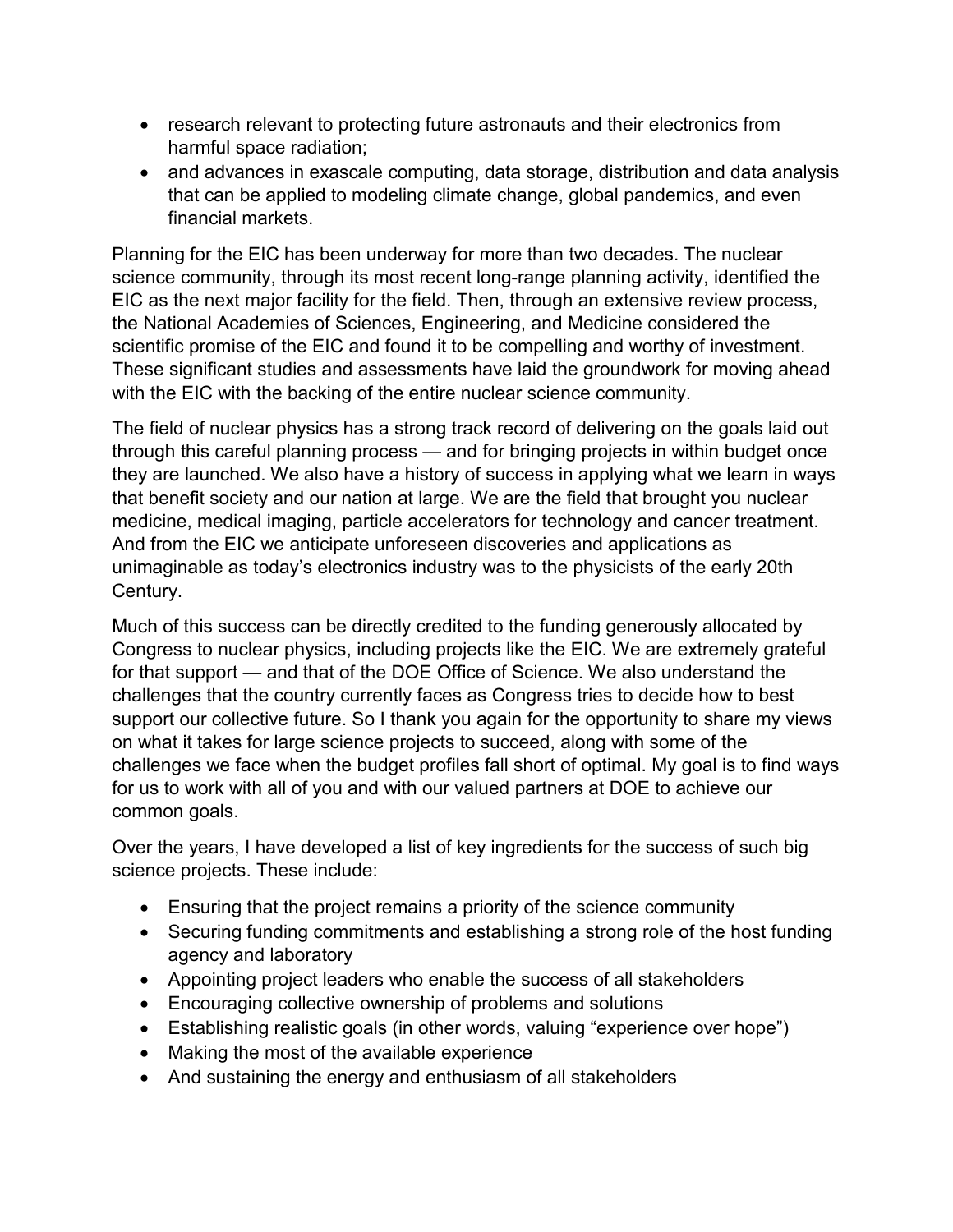To make the EIC a reality, we need all of these ingredients.

I am confident that we have the scientific and technical knowhow to build a world-class facility. We have an experienced project-management team that has successfully delivered complex facilities on time and within budgets. And we have a highly skilled workforce in place and very strong interest from the worldwide community of nuclear physicists eager to make use of the EIC. But I am concerned about current funding realities and their impacts.

Construction costs for the EIC are estimated in the range of \$1.7–2.8 billion. That investment will create thousands of jobs in construction, materials, and manufacturing in New York State and beyond as we build the accelerator and detector components over the next 10-15 years — and hundreds of highly skilled, scientific, and technical jobs over the EIC's longer-term operational lifetime.

Part of the rationale for selecting Brookhaven Lab as the EIC site is to capitalize on more than \$2 billion in investments in both unique infrastructure and the specialized workforce that built and currently operates the Relativistic Heavy Ion Collider (RHIC) the facility that will provide essential accelerator systems as a backbone for the EIC. By adding new components for accelerating and storing electrons, cooling ions, and a range of other capabilities to this existing RHIC infrastructure, we will maximize the scientific impact of the new machine with significantly less investment than would have been required to build such a facility from a greenfield site.

Likewise, the team of scientific and technical experts currently operating RHIC are the result of more than 30 years of investment and specialized training. Their experience is essential for building the EIC, for growing our own diverse workforce, and attracting international partners. And because EIC is expected to operate well into the second half of this century, the handoff of knowledge between today's scientists, engineers, and technicians to the next generation will be critical.

The RHIC program currently makes up approximately a quarter of Brookhaven Lab's workforce and its annual budget. Providing the funding needed now to initiate the EIC project and move it forward *while RHIC completes its scientific mission over the next three years* is essential to ensure a smooth transition from one facility to the next. Without the necessary funding, that smooth transition will be at risk, creating a potential gap between the conclusion of the RHIC science program and the timely development of the EIC. That gap would result in layoffs, including the very talented staff capable of operating these sophisticated machines and advancing the science of the EIC.

The EIC project is therefore dependent on several years of sustained and dedicated funding to support EIC construction and the transition of the highly trained workforce from RHIC to the EIC. This funding will ensure that the EIC project is advanced enough at the time of the completion of the RHIC science mission to keep the staff critical to implementing installation of new EIC components — and the eventual operation of the new facility. To date, however, funding has been well below the levels required for an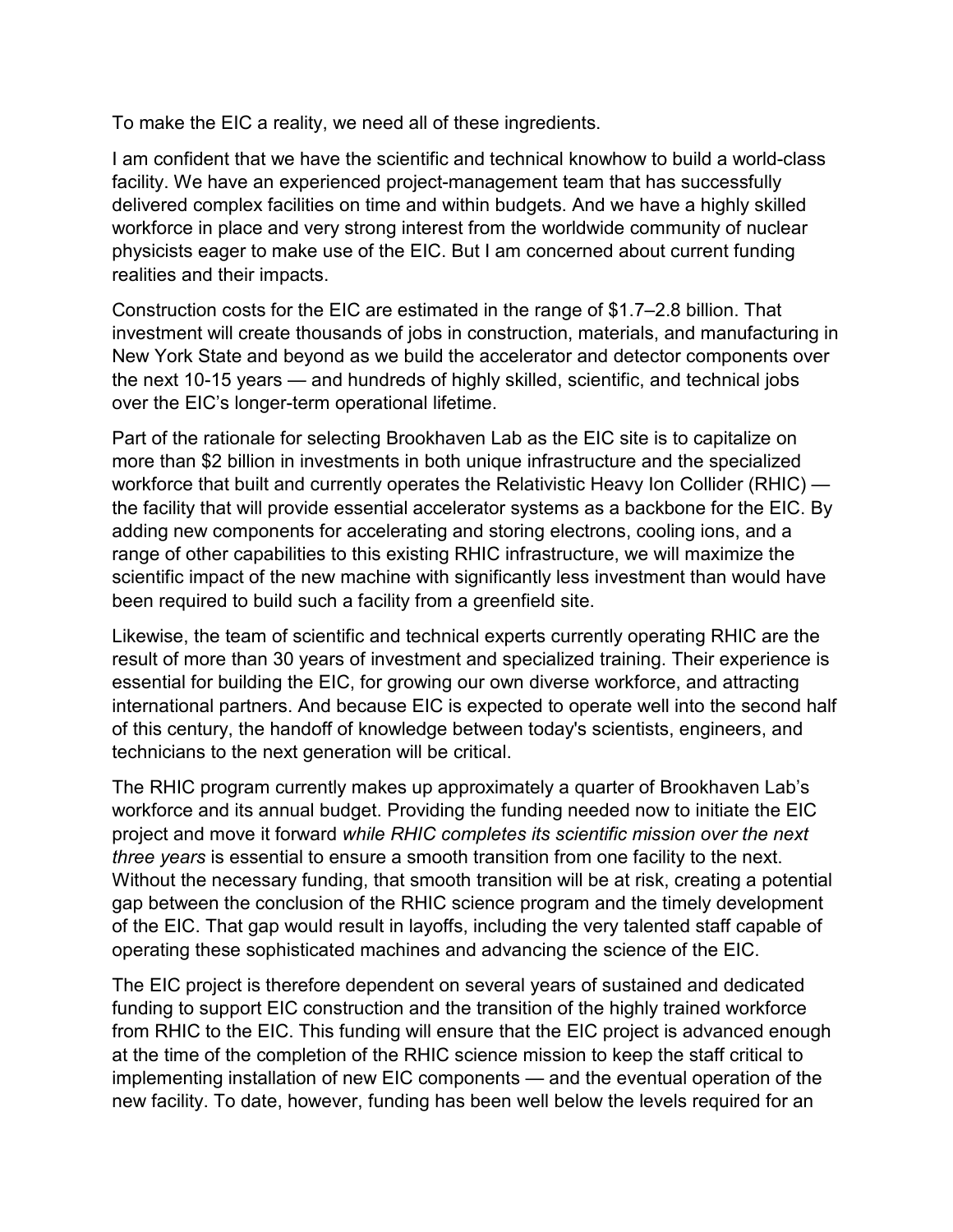optimally smooth transition, and below that required to execute the technically driven and most efficient construction schedule to keep the project on course and on budget.

A quick ramp up in EIC project funding while RHIC is still operating through FY2025 will allow the project to complete design work, start long lead procurements, and secure DOE CD-3 construction approval before the end of RHIC operations, and thereby maintain critical skilled workers for a smooth transition from RHIC to the EIC. Starting in FY2026, RHIC operations funds can be redirected to drive the EIC project to completion by the early 2030s.



Figure 1. EIC Project Schedule

Significant funding constraints also affect the EIC project's ability to attract the next generation of physicists, technicians, and engineers, as well as international partners. If these future scientists and engineers don't bring their expertise to the U.S. and instead pursue projects in other nations, it will impact U.S. leadership and competitiveness in science and technology in general, and particularly in the critical fields of accelerator science and nuclear physics.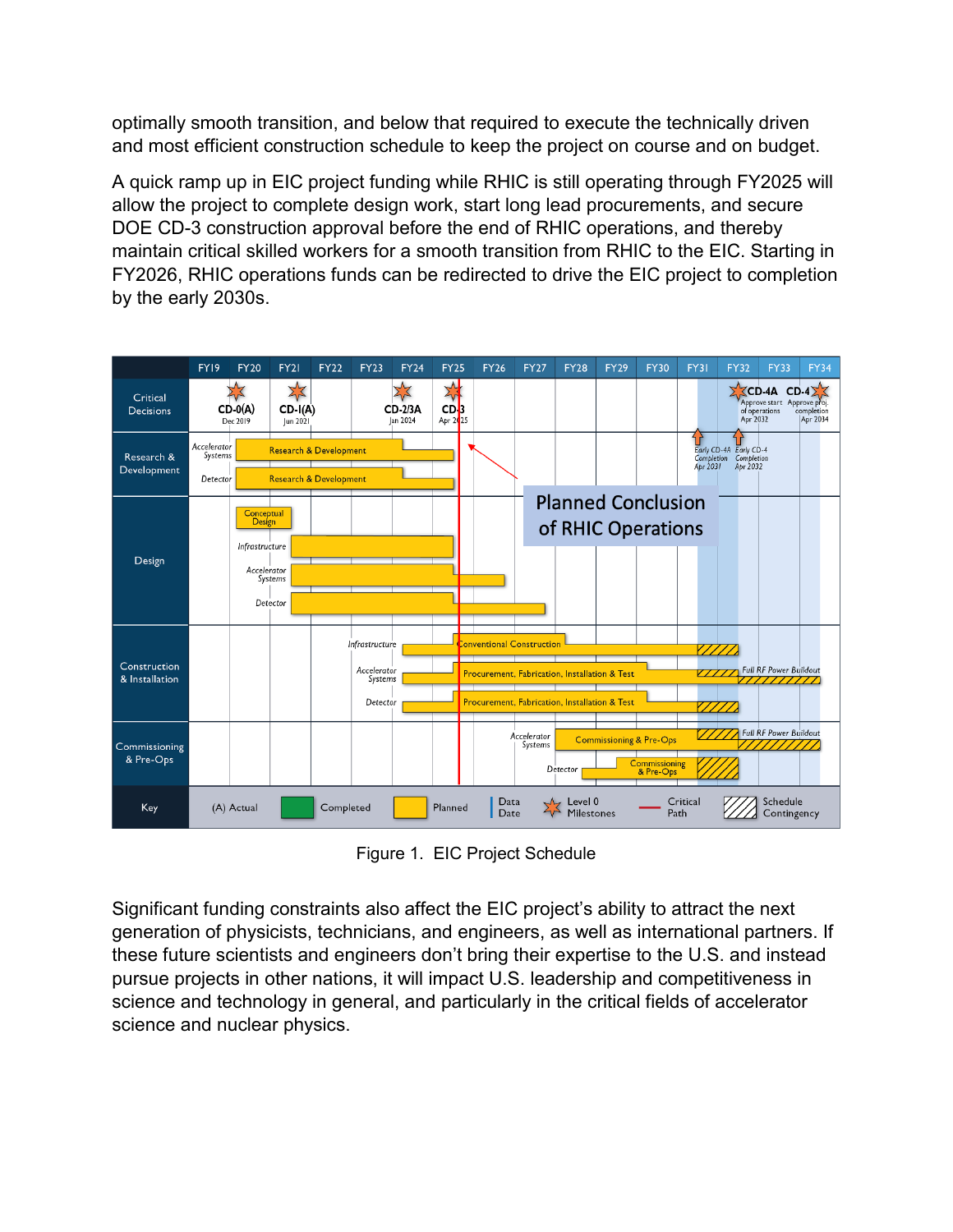Currently, a robust EIC user community — about 1,300+ scientists from 250 institutions around the globe — has been helping to develop the EIC science program. These international collaborations of nuclear and accelerator physicists are developing advanced accelerator designs and sophisticated particle detector concepts to capture the data needed to turn EIC collisions into nuclear physics discoveries. Failure to adequately support the EIC project risks not just the international partnerships directly



relevant to the EIC, but also international collaborators' confidence in U.S.-run projects in general, including DUNE, as well as the U.S. commitments made to overseas projects, such as at the Large Hadron Collider, which have been enormously beneficial to the advancement of U.S.-based scientists.

The accelerator complex at RHIC—and eventually the EIC—also supports DOE's Isotope Program and the NASA Space Radiation Laboratory. The Isotope Program produces key isotopes used to non-invasively image tumors in the body for diagnosis and monitoring of disease progression and response to treatment. One of the most promising is Actinium-225, which shows great promise in saving lives as an effective cancer treatment, even for cancers that have spread throughout the body. The NASA Space Radiation Lab uses the complex's particle beams to simulate cosmic radiation for experiments to better understand the risks astronauts would face on long-term missions, including journeys to Mars. The continuity of these activities also depends on the smooth transition from RHIC to the EIC.

Finally, a word about the educational impact of the EIC on our nation's young people, who represent our future. Brookhaven Lab takes great pride in its internship programs, including having attained a 50/50 gender diversity mix and drawing nearly 40 percent of our student class from underrepresented populations. These programs are developing the diverse workforce of the future. As the only particle collider of its kind in the world, the EIC will be a unique resource for driving that progression, providing educational opportunities for the next generation of engineers, technicians, and physicists needed to address a wide range of our nation's scientific and technological challenges. For example, students across the U.S. and around the world collaborating on EIC detector design will gain valuable hands-on experience designing, testing, and constructing sophisticated electronic components — and invaluable insight into large-scale science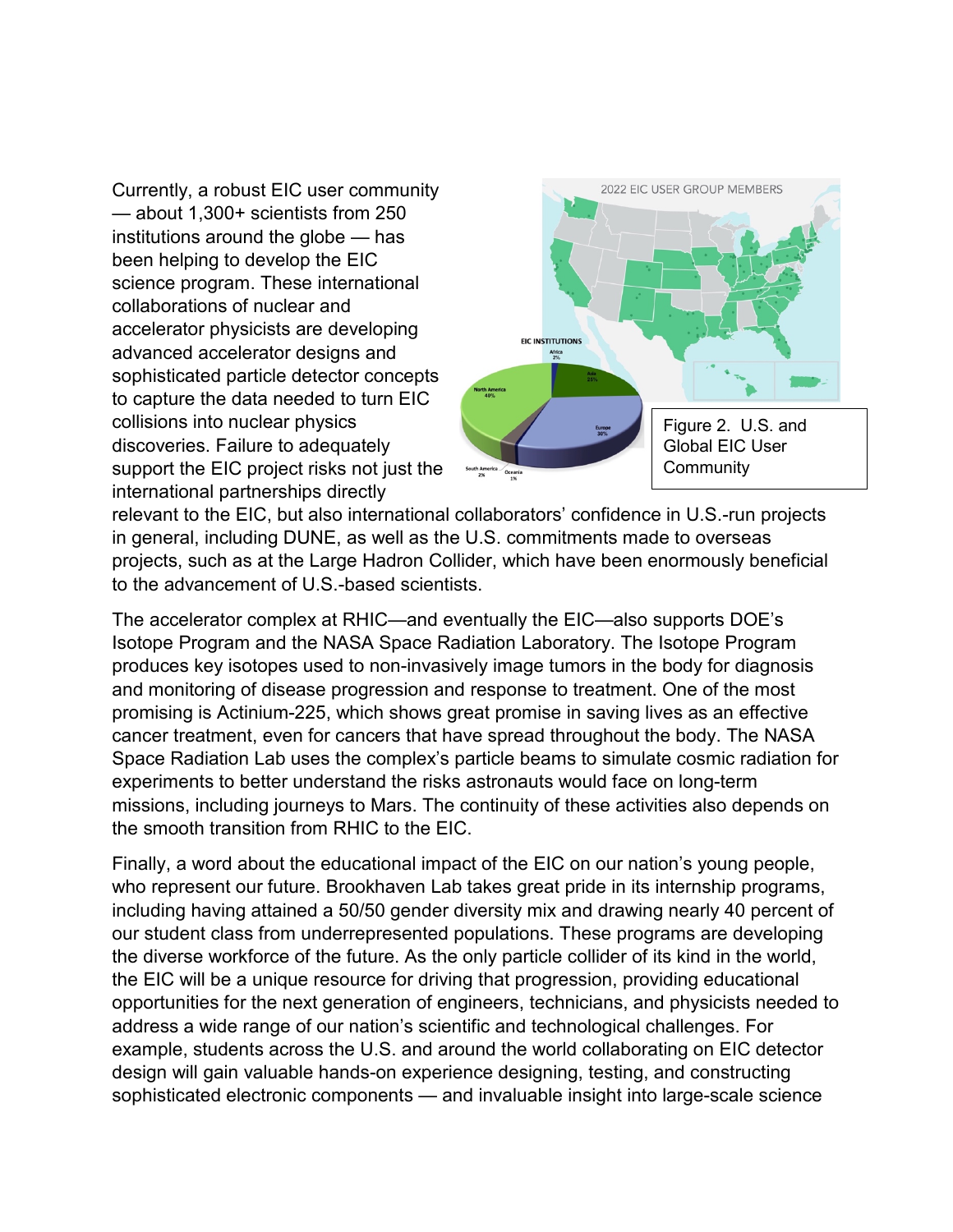collaboration and the international nature of physics research. These skilled workers may apply their expertise directly in the fields of accelerator and nuclear science, or across a wide range of disciplines where such skills are needed in jobs across the economy.

I hope this testimony has convinced you of the enormous value an investment in the Electron-Ion Collider will deliver to our nation — in terms of ground-breaking science, technological advances, opportunities for education and workforce development, and U.S. leadership in critical areas for decades to come, and that significant increases in project funding are needed now.

Thank you for your time today.

I'm happy to take any questions.

# # #

## **About Brookhaven National Laboratory**

At Brookhaven, we focus on several different areas of science:

**Nuclear and particle physics** — research aimed at gaining a deeper understanding of matter, energy, space, and time. In nuclear physics, we operate the Relativistic Heavy Ion Collider, or RHIC, serving about 1000 users. The accelerator complex at RHIC also supports the production of critical medical isotopes and research into the effects of space radiation as noted above. And we also play a leading role in global particle physics experiments that push the limits of precision and expand our understanding of the cosmos, including the ATLAS experiment at the LHC and the Rubin Observatory.

**Energy and climate science** — leveraging our capabilities in advanced materials, catalysis, bioenergy, environmental systems, and climate science to put the U.S. on a path to a net-zero economy. These programs and others are supported by several DOE Office of Science user facilities, including the National Synchrotron Light Source II, the Center for Functional Nanomaterials, and the Atmospheric Radiation Measurement research facility — collectively serving thousands of users.

**Advanced computer science, applied math, data science, and computational science** — developing the infrastructure and algorithms to transform scientific discovery at Brookhaven's facilities and enhance its science programs.

**Advanced and emerging technologies** — leveraging strengths in instrumentation, magnets, accelerators, and laser science and technology

**Applications** — applying the results of Brookhaven's discovery science and technology to address emerging opportunities, including clean energy solutions, isotopes, national security solutions, and national emergencies.

About Thomas Jefferson National Accelerator Facility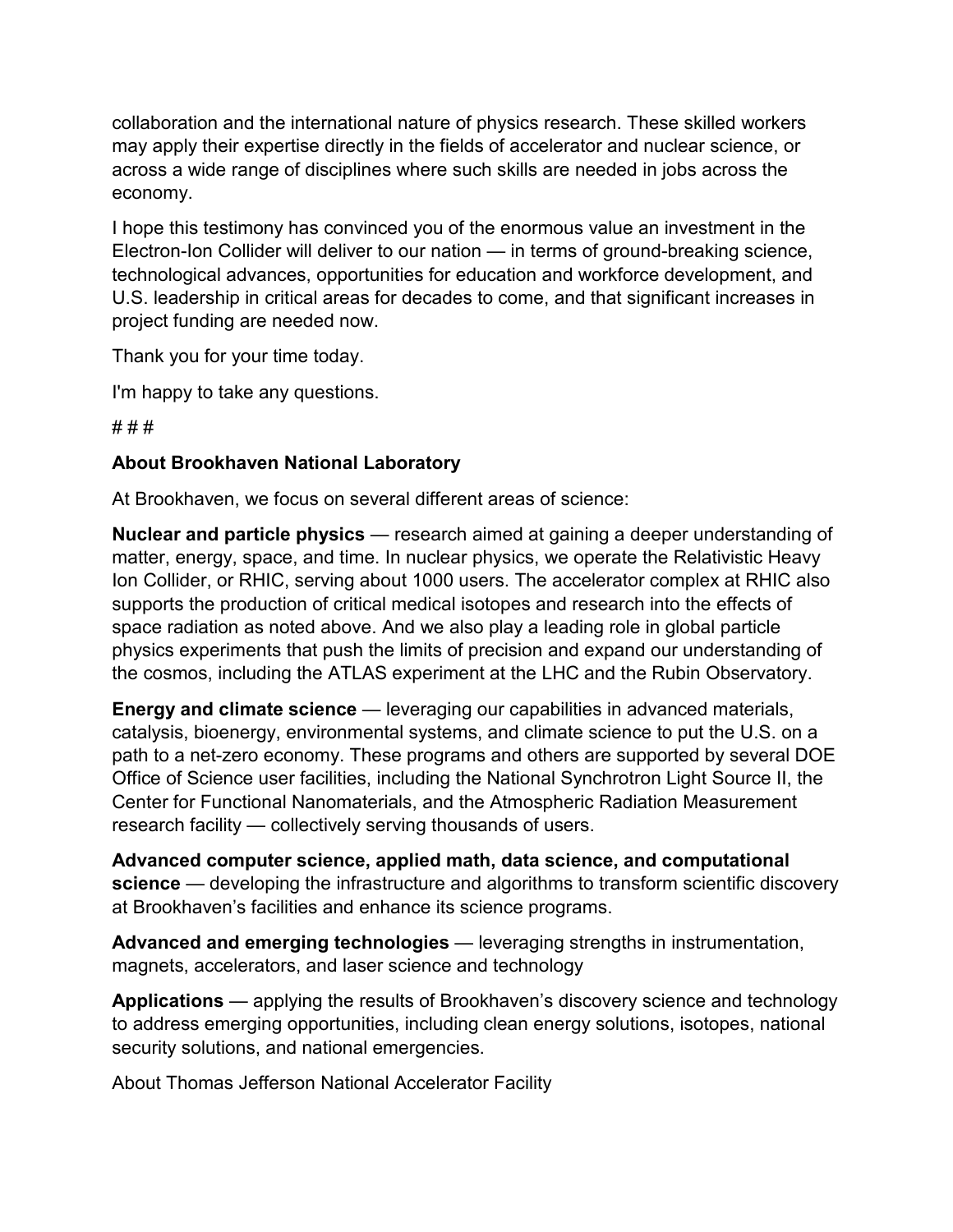Thomas Jefferson National Accelerator Facility (Jefferson Lab) is a U.S. Department of Energy Office of Science national laboratory. Scientists worldwide utilize the lab's unique particle accelerator, known as the Continuous Electron Beam Accelerator Facility (CEBAF), to probe the most basic building blocks of matter - helping us to better understand these particles and the forces that bind them - and ultimately our world.

In addition, the lab capitalizes on its unique technologies and expertise to perform advanced computing and applied research with industry and university partners, and provides programs designed to help educate the next generation in science and technology.

Managing and operating the lab for DOE is Jefferson Science Associates, LLC. JSA is a limited liability company created by Southeastern Universities Research Association.